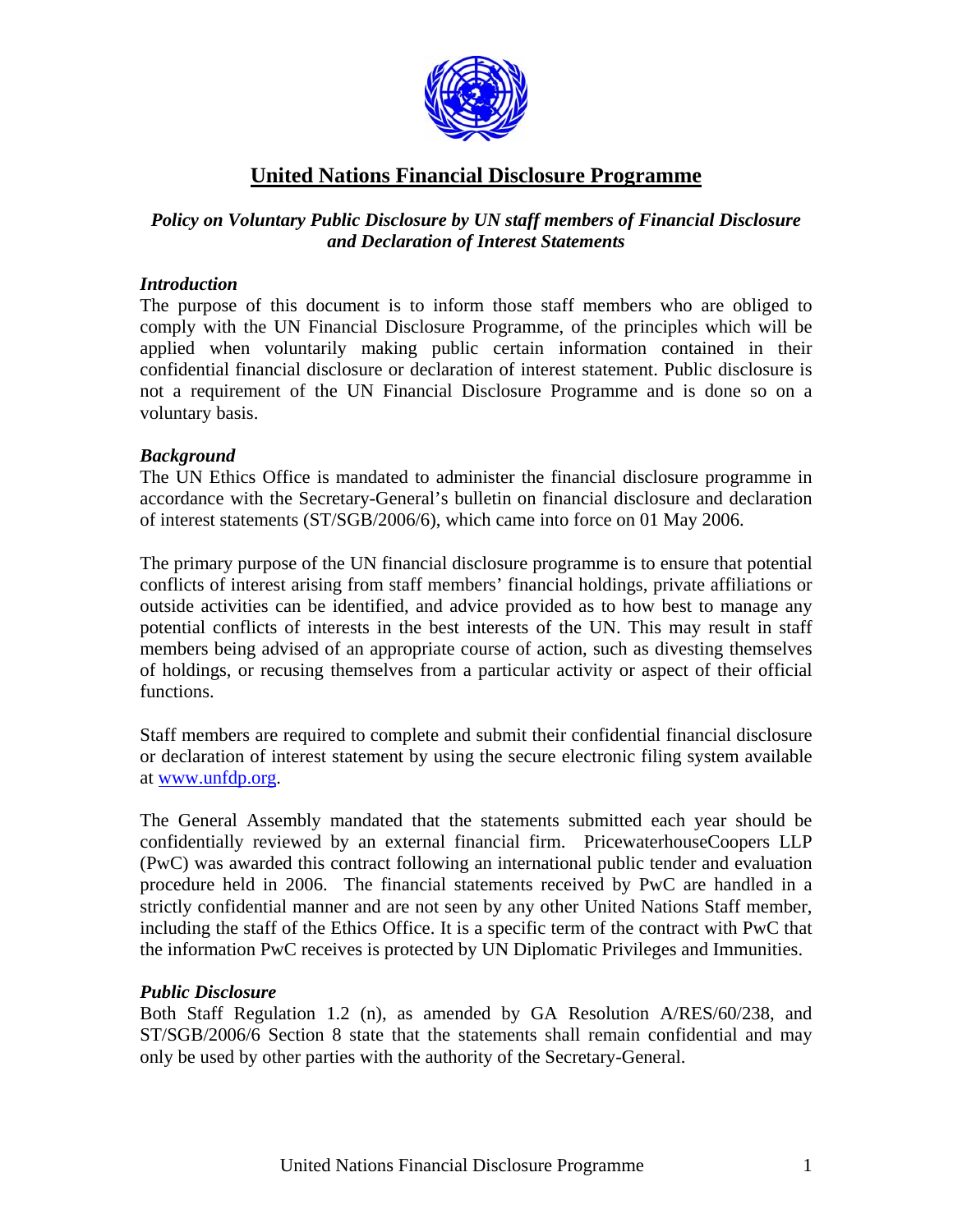Those staff members wishing to make their statements public should only do so once the confidential review carried out by PwC has been completed and the individual staff member has been notified accordingly in writing by the PwC Review Team.

Public disclosure is considered to be an important voluntary initiative, as it demonstrates that United Nations staff members understand the importance of the public and Member States being assured that in the discharge of their official duties and responsibilities, they will not be influenced by any consideration associated with his/her private interests.

If a staff member wishes to make his/her statement available to the public, such a disclosure will be made on a completely voluntary basis. All statements released for public disclosure will be posted on the Secretary-General's homepage on www.un.org/sg/ within the section "Ethical Standards".

Given the multi-cultural environment of the UN and the often security sensitive locations where UN staff are either working or come from, full public disclosure may not always be a viable or sensible option for certain staff members.

However, in order to ensure there is uniformity in the public disclosure of information, following a staff member providing his or her consent for a copy of their confidential financial disclosure document to be provided to the Ethics Office, a summary document will be prepared by the Ethics Office and approved for public disclosure by the staff member, based upon the following principles:

- (i) the personal assets, liabilities and outside activities of a staff member's spouse and dependent children will not be publicly disclosed, as their confidential disclosures are made in order to better advise the staff member what, if any, additional compliance arrangements may be necessary in relation to the discharge of the staff members official duties and responsibilities;
- (ii) subject to (iii)  $\&$  (iv), the source and nature, but not the value, of a staff member's personal assets, stock options, income from non-United Nations sources or profits from the sale of personal property, and liabilities greater than or equal to \$10,000 USD, or the equivalent in local currency at the operational rate of exchange, will be disclosed;
- (iii) a staff member may request in writing the approval of the Director of the Ethics Office that a particular asset, stock option, source of income, profit from the sale of personal property, or a liability be exempted from public disclosure, on an exceptional case basis, where: